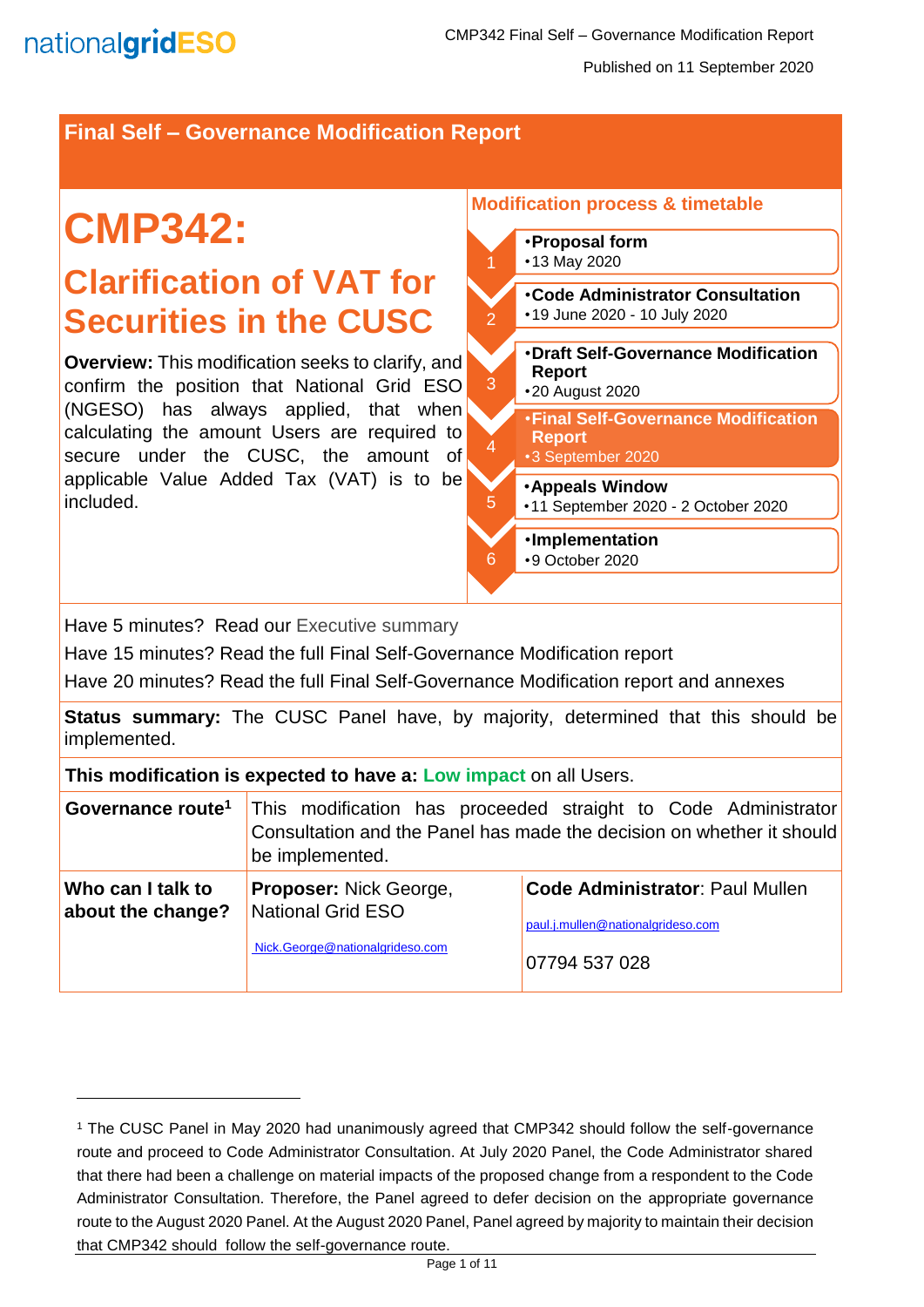| <b>Appeals window</b> |                               | If you want to appeal this decision, please send your appeals form and |  |                   |  |  |            |     |      |       |
|-----------------------|-------------------------------|------------------------------------------------------------------------|--|-------------------|--|--|------------|-----|------|-------|
|                       |                               | relevant documentary evidence to industrycodes@ofgem.gov.uk by         |  |                   |  |  |            |     |      |       |
|                       | 5pm                           |                                                                        |  | on 2 October 2020 |  |  | and ensure | vou | CODV | -in l |
|                       | cusc.team@nationalgrideso.com |                                                                        |  |                   |  |  |            |     |      |       |

### **Executive Summary**

CMP342 intends to clarify the position on VAT and securities, confirming the approach that NGESO has always taken when calculating the amount to be secured.

This will ensure that there is no ambiguity when interpreting the CUSC and that the amount Users are required to secure, will include Value Added Tax (VAT).

### **What is the issue?**

The CUSC includes requirements for Users to provide security for certain charges. NGESO includes the applicable VAT when calculating the amount to be secured, as the amount payable by a User to NGESO includes payment of VAT. A User has queried NGESO's right to request security for the VAT element of the charges.

### **What is the solution and when will it come into effect?**

#### **Proposer's solution:**

Amend the relevant sections of the CUSC to clarify that the security calculation is based on the relevant charge including the applicable VAT.

#### **Implementation date**:

9 October 2020 (5 working days after the appeals window closes) providing no appeals are received by 5pm on 2 October 2020.

#### **Panel recommendation:**

The CUSC Panel have, by majority, determined that this should be implemented.

### **What is the impact if this change is made?**

#### **Who will it impact?**

This modification may have a low impact on all Users**.** 

#### **Interactions**

None.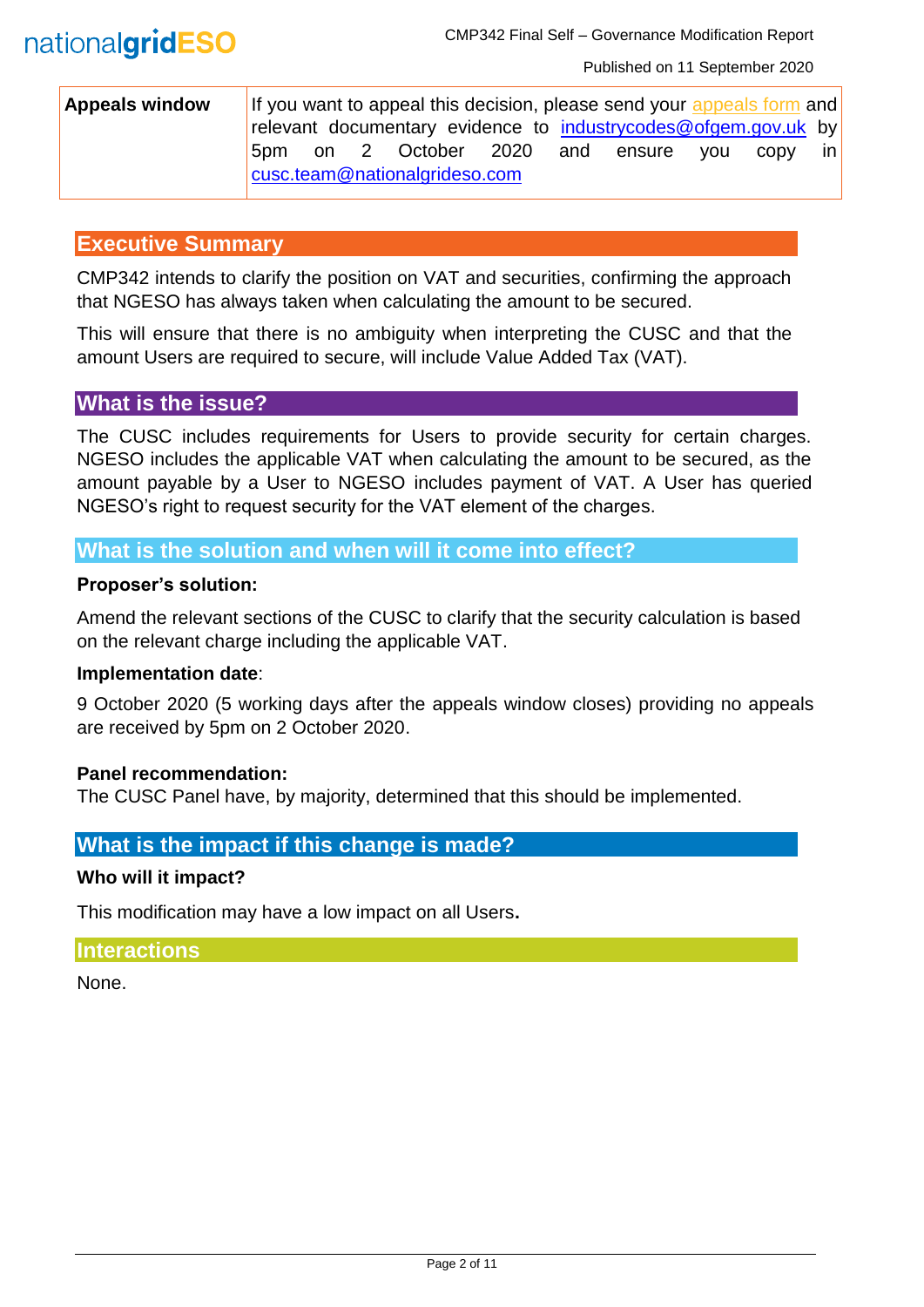### **Final Self – Governance Modification Report**

This document is the CMP342 **Final Self–Governance Modification Report**. This document outlines:

- **What is the issue?**
- **What is the solution?**
	- o Proposer's solution
	- o Legal text
- **What is the impact of this change?**
- Code Administrator Consultation Summary
- Panel Determination Vote
- **When will the change taken place?**
- **Acronym table and reference material**

### **What is the issue?**

#### **What is the issue?**

The CUSC includes requirements for Users to provide security for certain charges. The intention and practise is that NGESO includes the applicable VAT when calculating the amount to be secured, as the amount payable by a User to NGESO includes payment of VAT. A User has queried NGESO's right to request security for the VAT element of the charges. To ensure current and future parties fully understand their obligations, NGESO believe a modification to the code to clarify this provision is appropriate.

The relevant provisions of code that need amending are:

- Section 2, Part III security for Terminations Amounts, relating to Connection **Charges**
- Section 3, Part III security for BSUOS and TNUOS Demand Charges
- Section 15, Part Three security for Cancellation Charges for generators terminating pre-connection
- Schedule 2, Exhibit 3 security for Final Sums for demand customers terminating pre-connection

#### **Why is it an issue?**

The security requirements provide financial security from Users for all or a proportion of charges, reducing the financial risk on all other Users from a User defaulting on payment obligations. In the event of a User defaulting, the VAT must still be paid to HMRC, and therefore it is important when calculating the amount that a Customer secures that it includes the applicable VAT. This has always been NGESO's practice (for the avoidance of doubt, including its predecessor, National Grid Electricity Transmission plc).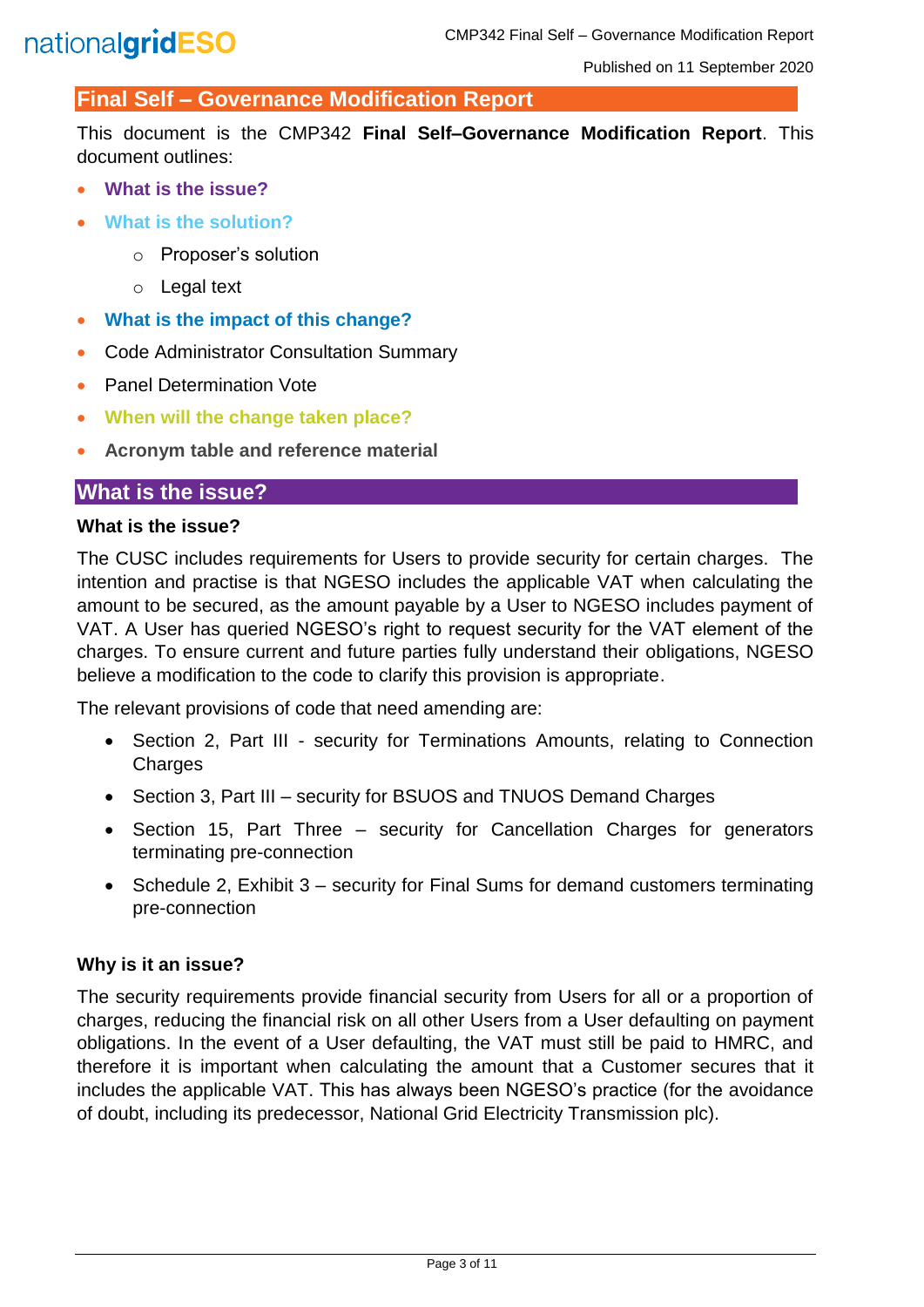### **What is the solution?**

#### **Proposer's solution:**

The changes set out in the Final Legal Text below, are made to clarify that the amounts Users are required to secure shall include the applicable VAT.

### **Final Legal text**

The final legal text for this change can be found below:

- In CUSC paragraph 2.21.2(a), insert "(inclusive of any applicable **Value Added Tax** that would be due)" immediately after "in respect of **Termination Amounts"**
- In CUSC paragraph 3.23.2, insert a new sub-paragraph (e):

"(e) any applicable **Value Added Tax** that would be due on the amounts referred to in this Paragraph 3.23.2"

• In CUSC Section 15, Part Three, insert new paragraph 3.4:

"3.4 The **Cancellation Charge Secured Amount** shall be calculated using the **Cancellation Charge** inclusive of any applicable **Value Added Tax** that would be due."

- In CUSC Schedule 2 Exhibit 3, Part 2:
	- o In Clause 9A.1.4, insert "(inclusive of any applicable **Value Added Tax** that would be due)" immediately after "The security to be provided shall be in an amount not greater than such sums payable on termination"
	- o In Clause 9B.2.1, insert "(inclusive of any applicable **Value Added Tax** that would be due)" immediately after "in respect of **Final Sums** and **The Company Engineering Charges** and other expenses in relation to seeking **Consents**  referred to in Clause 2.4 of this **Construction Agreement**"

### **What is the impact of this change?**

### **Who will it impact?**

This modification may have a low impact on all Users**.** 

#### **What are the positive impacts?**

This modification confirms the current position on securities, which are in place to ultimately protect consumers.

The Proposer's view is that this modification will have a positive impact on the CUSC applicable objectives A, B and D. This is because the modification clarifies the position on securities, allowing NGESO to efficiently administer the securities processes and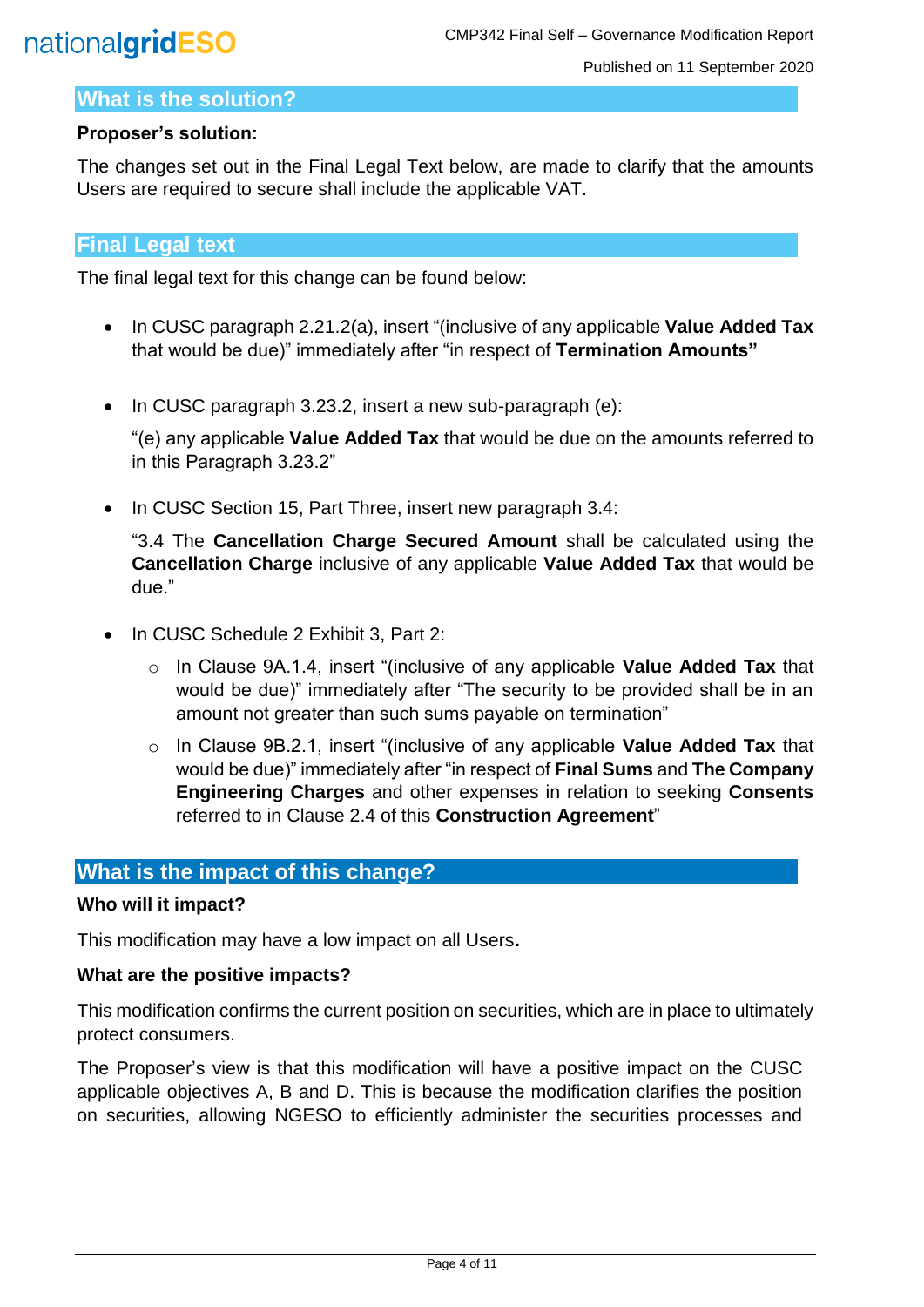## nationalgridESO

Published on 11 September 2020

ensure all Users secure on a consistent basis, protecting other Users, and ultimately consumers.

| Impact of the modification on the Code objectives:                                                                                                                                                                     |                          |  |  |  |  |  |
|------------------------------------------------------------------------------------------------------------------------------------------------------------------------------------------------------------------------|--------------------------|--|--|--|--|--|
| <b>Relevant Objective</b>                                                                                                                                                                                              | <b>Identified impact</b> |  |  |  |  |  |
| (a) The efficient discharge by the Licensee of the<br>obligations imposed on it by the Act and the<br><b>Transmission Licence:</b>                                                                                     | Positive                 |  |  |  |  |  |
| (b) Facilitating effective competition in the generation and<br>supply of electricity, and (so far as consistent<br>therewith) facilitating such competition in the sale,<br>distribution and purchase of electricity; | <b>Positive</b>          |  |  |  |  |  |
| (c) Compliance with the Electricity Regulation and any<br>relevant legally binding decision of the European<br>Commission and/or the Agency *; and                                                                     | <b>None</b>              |  |  |  |  |  |
| (d) Promoting efficiency in the implementation and<br>administration of the CUSC arrangements.                                                                                                                         | Positive                 |  |  |  |  |  |
| *Objective (c) refers specifically to European Regulation 2009/714/EC. Reference to<br>the Agency is to the Agency for the Cooperation of Energy Regulators (ACER).                                                    |                          |  |  |  |  |  |

### **Code Administrator Consultation Summary**

The Code Administrator Consultation was issued on the 19 June 2020 and closed on 10 July 2020. One response was received, and a summary can be found in the table below, the full response can be found in Annex 2.

| <b>Code Administrator Consultation summary</b>                                                                        |                                                                                                                                                                                                                                                                                                       |  |  |  |
|-----------------------------------------------------------------------------------------------------------------------|-------------------------------------------------------------------------------------------------------------------------------------------------------------------------------------------------------------------------------------------------------------------------------------------------------|--|--|--|
| Question                                                                                                              |                                                                                                                                                                                                                                                                                                       |  |  |  |
| Do you believe<br>that the CMP342<br>Original<br>Proposal better<br>facilitates<br>the Applicable CUSC<br>Objectives? | <b>No</b><br>The CUSC and CMP 192 do not provide for the levying of VAT<br>on top of the Cancellation Charge Secured Amounts.<br>Increasing Cancellation Charge Secured Amounts by 20% will<br>have a detrimental effect on consumers costs and have a<br>distortive effect on developer competition. |  |  |  |
| Do you support the<br>proposed<br>implementation<br>approach?                                                         | <b>No</b><br>This modification should have been progressed via a standard<br>governance route rather than Self-Governance route                                                                                                                                                                       |  |  |  |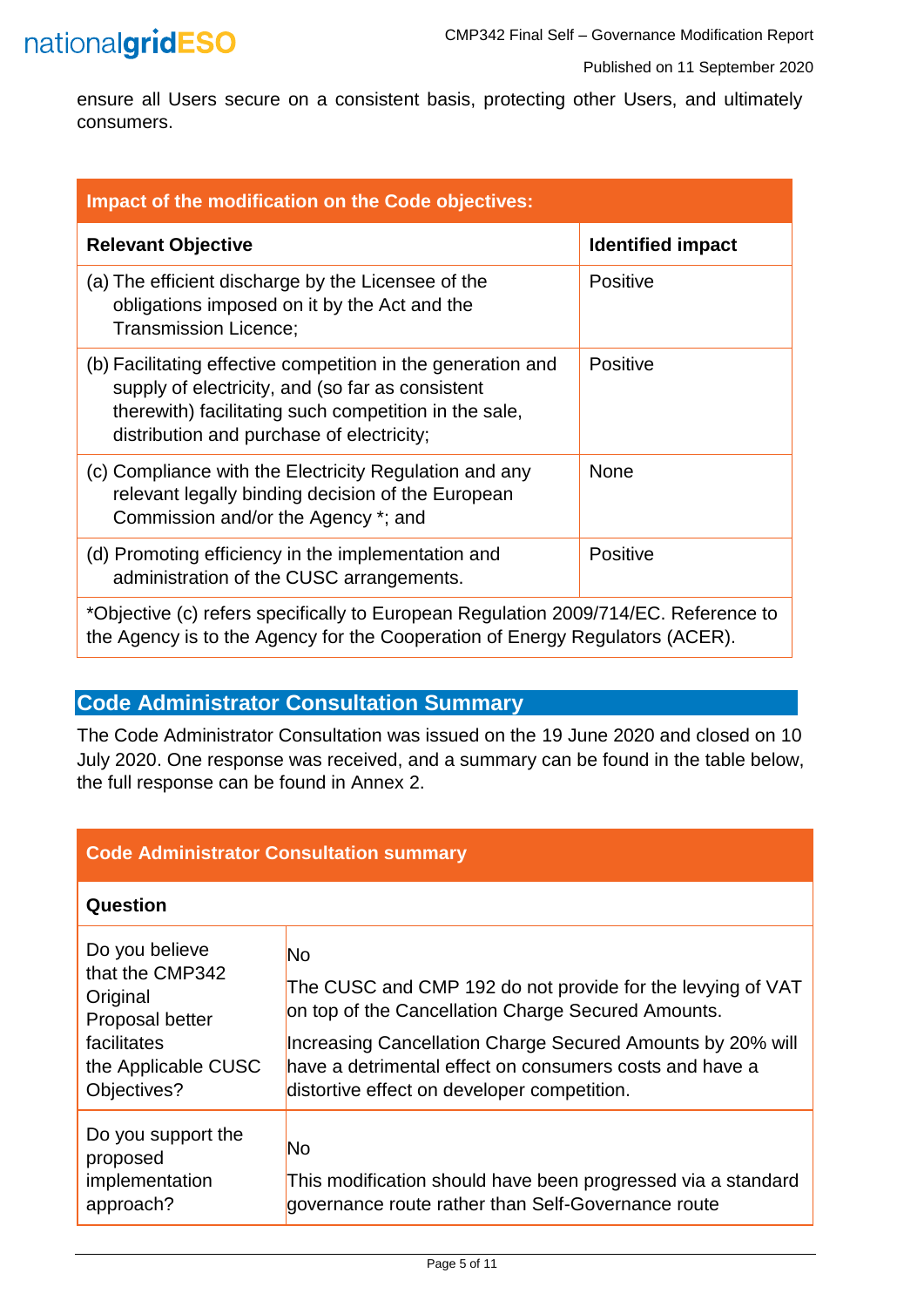|                                              | The Criteria for self-governance is not met due to the material<br>effect on existing and future electricity consumers, competition<br>and commercial activities in generation and the impact                                                                                                                                                                                                   |  |  |
|----------------------------------------------|-------------------------------------------------------------------------------------------------------------------------------------------------------------------------------------------------------------------------------------------------------------------------------------------------------------------------------------------------------------------------------------------------|--|--|
|                                              | increased costs has on sustainable development.                                                                                                                                                                                                                                                                                                                                                 |  |  |
|                                              | This change will merely increase the costs to Users of providing<br>financial security on a more cost-reflective basis, undermining<br>the key objectives of CMP192 and, in respect of cash deposits,<br>result in a positive cashflow advantage to NGESO by levying a<br>provisional amount for VAT which may never become due<br>without any resultant benefit such as reduced TNUoS charges. |  |  |
| Do you have any other<br>comments?           | N <sub>o</sub>                                                                                                                                                                                                                                                                                                                                                                                  |  |  |
| Legal text issues raised in the Consultation |                                                                                                                                                                                                                                                                                                                                                                                                 |  |  |

No legal text issues raised in the Consultation.

### **Panel Determination Vote**

The CUSC Panel met on the 28 August 2020 to carry out their determination vote.

The CUSC Panel in May 2020 had unanimously agreed that CMP342 should follow the self-governance route and proceed to Code Administrator Consultation. At July 2020 Panel, the Code Administrator shared that there had been a challenge on material impacts of the proposed change from a respondent to the Code Administrator Consultation. Therefore, the Panel agreed to defer decision on the appropriate governance route to the August 2020 Panel. At the August 2020 Panel, Panel agreed by majority to maintain their decision that CMP342 should follow the self-governance route.

August 2020 Panel then assessed whether a change should be made to the CUSC by assessing the proposed change and any alternatives against the code objectives. The full vote can be found below.

### **CUSC non-charging objectives**

(a) The efficient discharge by the Licensee of the obligations imposed on it by the Act and the Transmission Licence;

(b) Facilitating effective competition in the generation and supply of electricity, and (so far as consistent therewith) facilitating such competition in the sale, distribution and purchase of electricity;

(c) Compliance with the Electricity Regulation and any relevant legally binding decision of the European Commission and/or the Agency \*; and

(d) Promoting efficiency in the implementation and administration of the CUSC arrangements.

\*Objective (c) refers specifically to European Regulation 2009/714/EC. Reference to the Agency is to the Agency for the Cooperation of Energy Regulators (ACER).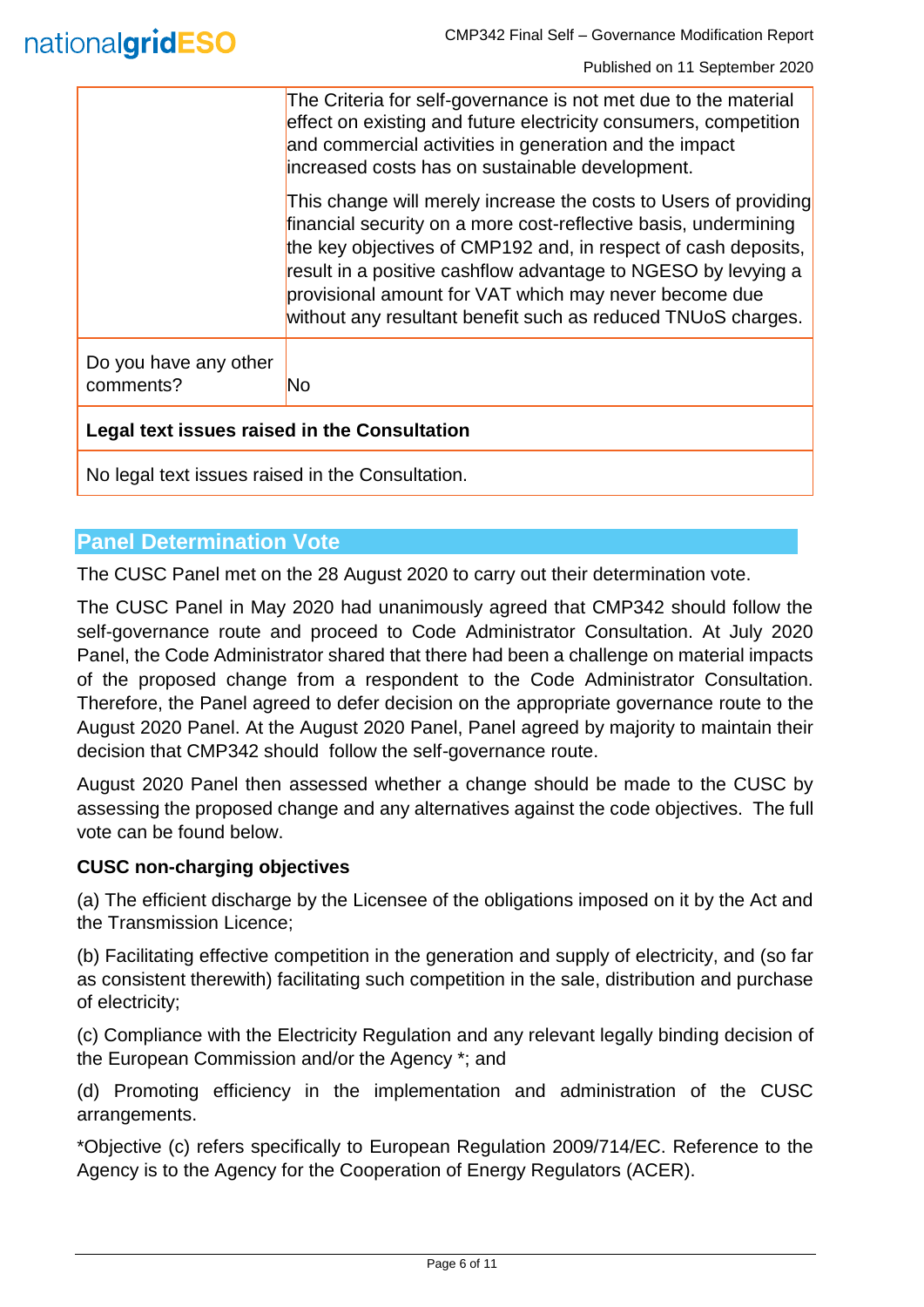

### **CMP342 Vote**

**Vote 1**: Does the Original facilitate the objectives better than the Baseline (the current CUSC arrangements)?

### Panel Member: Andy Pace

|                                                                                                                                                                                                                                                                                                                                                                                                                                                                                                                                                                               | <b>Better</b><br>facilitates<br>ACO(a)? | <b>Better</b><br>facilitates<br>ACO(b)? | <b>Better</b><br>facilitates<br>ACO(c)? | <b>Better</b><br>facilitates<br>$ACO$ (d)? | Overall<br>(Y/N) |
|-------------------------------------------------------------------------------------------------------------------------------------------------------------------------------------------------------------------------------------------------------------------------------------------------------------------------------------------------------------------------------------------------------------------------------------------------------------------------------------------------------------------------------------------------------------------------------|-----------------------------------------|-----------------------------------------|-----------------------------------------|--------------------------------------------|------------------|
| Original                                                                                                                                                                                                                                                                                                                                                                                                                                                                                                                                                                      | Yes                                     | <b>Neutral</b>                          | <b>Neutral</b>                          | Yes                                        | Yes              |
| <b>Voting Statement</b>                                                                                                                                                                                                                                                                                                                                                                                                                                                                                                                                                       |                                         |                                         |                                         |                                            |                  |
| This modification clarifies the application of VAT when calculating the amount<br>to be secured by a User. There is no impact to CUSC parties that result from<br>this change other than making the current long-standing process clearer within<br>the CUSC. We therefore consider that this mod better meets standard CUSC<br>objectives (a) and (d). We are voting in favour of this modification as it clarifies<br>existing processes. However, we expect the ESO to continue to engage with<br>stakeholders to ensure any issues with how VAT is applied are addressed. |                                         |                                         |                                         |                                            |                  |

### Panel Member: Cem Suleyman

|                         | <b>Better</b><br>facilitates<br>ACO(a)? | <b>Better</b><br>facilitates<br>ACO(b)? | <b>Better</b><br>facilitates<br>ACO(c)? | <b>Better</b><br>facilitates<br>$ACO$ (d)? | Overall<br>(Y/N) |
|-------------------------|-----------------------------------------|-----------------------------------------|-----------------------------------------|--------------------------------------------|------------------|
| Original                | N/A (Abstained)                         |                                         |                                         |                                            |                  |
| <b>Voting Statement</b> |                                         |                                         |                                         |                                            |                  |
| N/A (Abstained)         |                                         |                                         |                                         |                                            |                  |

### Panel Member: Garth Graham

|                                                                                                                                                                                                                                                                                                                                                                                                          | <b>Better</b><br>facilitates<br>ACO(a)? | <b>Better</b><br>facilitates<br>ACO(b)? | <b>Better</b><br>facilitates<br>ACO(c)? | <b>Better</b><br>facilitates<br>$ACO$ (d)? | Overall<br>(Y/N) |  |
|----------------------------------------------------------------------------------------------------------------------------------------------------------------------------------------------------------------------------------------------------------------------------------------------------------------------------------------------------------------------------------------------------------|-----------------------------------------|-----------------------------------------|-----------------------------------------|--------------------------------------------|------------------|--|
| Original                                                                                                                                                                                                                                                                                                                                                                                                 | Yes                                     | <b>Neutral</b>                          | <b>Neutral</b>                          | Yes                                        | Yes              |  |
| <b>Voting Statement</b>                                                                                                                                                                                                                                                                                                                                                                                  |                                         |                                         |                                         |                                            |                  |  |
| Having reviewed the Draft Final Modification Report along with the response to<br>the Code Administrator consultation and taking into account the helpful<br>discussions held at the July and the two August Panel meetings (including with<br>the party who has raised an important matter worthy of due consideration) I<br>have concluded that based on the ESO's statements in the documentation and |                                         |                                         |                                         |                                            |                  |  |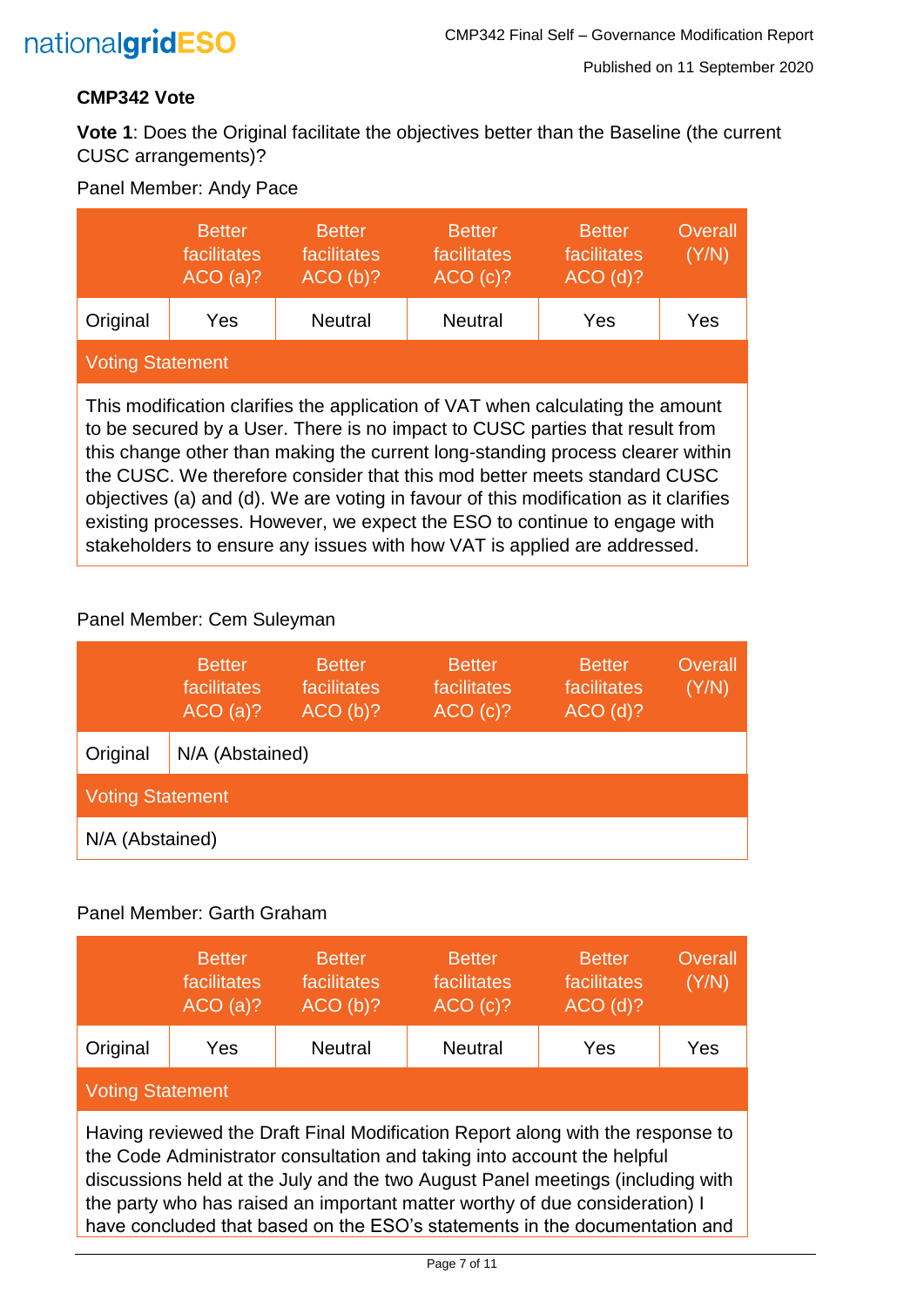Published on 11 September 2020

to the Panel that CMP342 does better facilitate, in particular, Applicable Objectives (a) and (d); whilst being, in my view, neutral with respect to (b) and (c); for the reasoning set out in the proposal form.

### Panel Member: Grace March

|                                                                                                                                                              | <b>Better</b><br>facilitates<br>ACO(a)? | <b>Better</b><br>facilitates<br>ACO(b)? | <b>Better</b><br>facilitates<br>ACO(c)? | <b>Better</b><br>facilitates<br>$ACO$ (d)? | Overall<br>(Y/N) |
|--------------------------------------------------------------------------------------------------------------------------------------------------------------|-----------------------------------------|-----------------------------------------|-----------------------------------------|--------------------------------------------|------------------|
| Original                                                                                                                                                     | Yes                                     | <b>Neutral</b>                          | <b>Neutral</b>                          | Yes                                        | Yes              |
| <b>Voting Statement</b>                                                                                                                                      |                                         |                                         |                                         |                                            |                  |
| This Modification clarified existing arrangements in the CUSC, ensuring all<br>Users are treated on a consistent basis and can understand the process fully. |                                         |                                         |                                         |                                            |                  |

### Panel Member: Jon Wisdom

|                  | <b>Better</b><br>facilitates<br>ACO(a)? | <b>Better</b><br>facilitates<br>ACO(b)? | <b>Better</b><br>facilitates<br>ACO(c)? | <b>Better</b><br>facilitates<br>$ACO$ (d)? | Overall<br>(Y/N) |  |
|------------------|-----------------------------------------|-----------------------------------------|-----------------------------------------|--------------------------------------------|------------------|--|
| Original         | Yes                                     | Yes                                     | <b>Neutral</b>                          | Yes                                        | Yes              |  |
| Voting Statement |                                         |                                         |                                         |                                            |                  |  |

The proposal clarifies and formalises existing practice on the treatment of VAT in respect of User Commitment requirements as per CUSC Section 15.

As such it is positive against Applicable CUSC Objectives A, B and D for the following reasons;

1) this clarification allows NGESO and generators to be more confident in the treatment of VAT and so account for this in processes, internal decision making and for this ultimately to be reflected in lower risk associated with new generation connections.

2) Any shortfall in the amount recovered at termination (for example, nonpayment of termination amounts by a terminating generator) will be recovered from other generators and consumers. By not including VAT in the value secured, this will increase the amount that will need to be recovered from other parties (by 20%). As such this modification promotes effective competition by ensuring costs caused by a party are recovered from that party as per the relevant methodology rather than being socialised.

3) The trigger for termination amounts (and so the applicability of VAT) is outside of the control of all parties except the terminating generator. Therefore there is no other efficient mechanism (which avoids the risk identified in point 2) of ensuring VAT is recovered from the appropriate party than recovering the VAT before termination. As the VAT amount due changes through the lifetime of the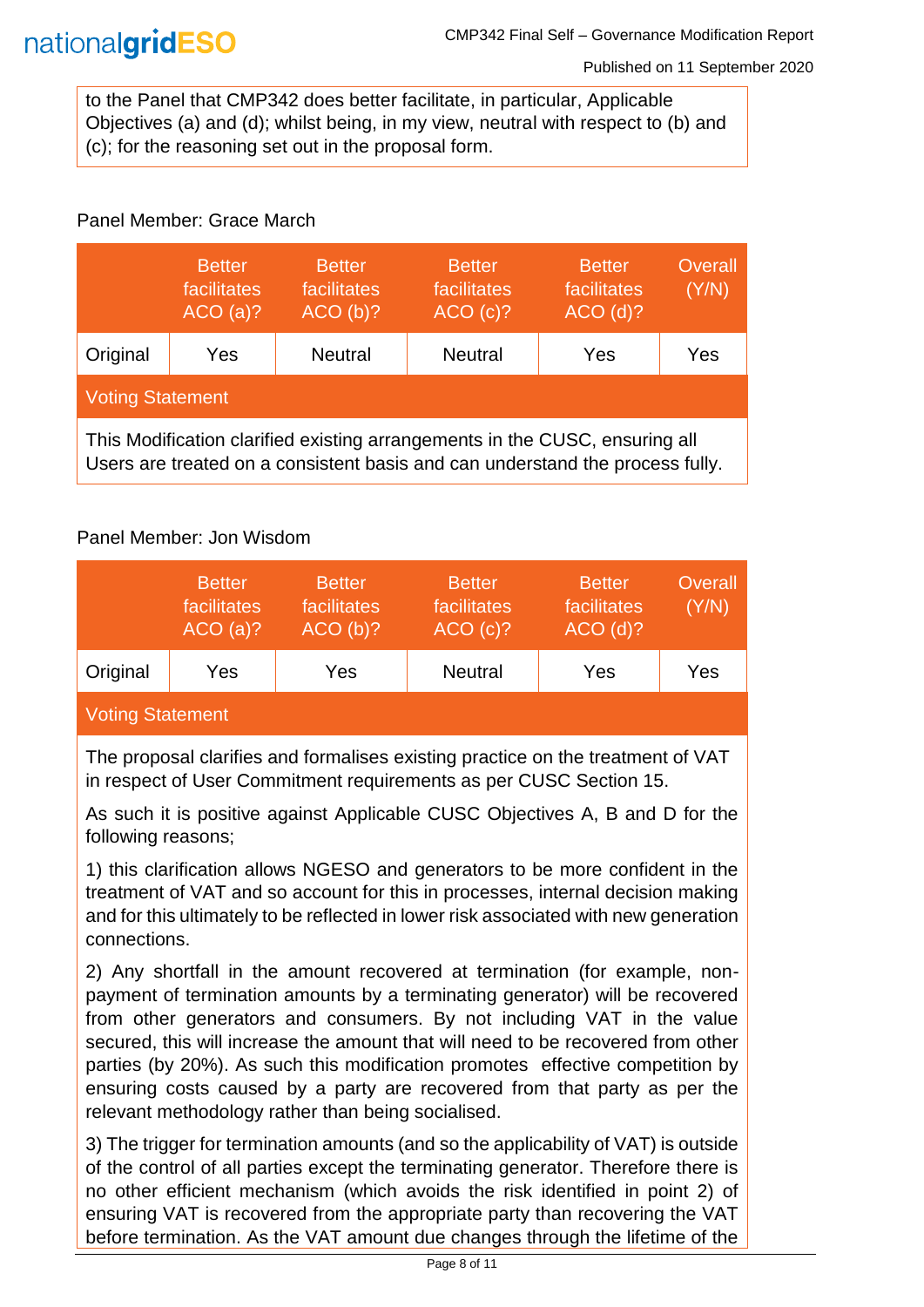project (in accordance with the User Commitment methodology in CUSC Section 15) it is prudent that the amount of security held (in the event of termination), including the applicable rate of VAT, is also reviewed periodically and increased or decreased as appropriate.

There is no interaction between CMP342 and European Regulation 2009/714/EC and so CMP342 is neutral against Applicable CUSC Objective C.

|                                                                                                                                                                                                                                                                                                                 | <b>Better</b><br>facilitates<br>ACO(a)? | <b>Better</b><br>facilitates<br>ACO(b)? | <b>Better</b><br>facilitates<br>ACO(c)? | <b>Better</b><br>facilitates<br>$ACO$ (d)? | Overall<br>(Y/N) |  |
|-----------------------------------------------------------------------------------------------------------------------------------------------------------------------------------------------------------------------------------------------------------------------------------------------------------------|-----------------------------------------|-----------------------------------------|-----------------------------------------|--------------------------------------------|------------------|--|
| Original                                                                                                                                                                                                                                                                                                        | Yes                                     | <b>Neutral</b>                          | <b>Neutral</b>                          | Yes                                        | Yes              |  |
| <b>Voting Statement</b>                                                                                                                                                                                                                                                                                         |                                         |                                         |                                         |                                            |                  |  |
| My voting aligns with the proposer's justification for ACOs (A), (C) and (D) but I<br>consider the proposal to be neutral to ACO (B) as it does not change how the<br>inclusion of VAT currently operates within the various areas considered and<br>therefore does not change the facilitation of competition. |                                         |                                         |                                         |                                            |                  |  |

### Panel Member: Joseph Dunn

### Panel Member: Mark Duffield

|                         | <b>Better</b><br>facilitates<br>ACO(a)? | <b>Better</b><br>facilitates<br>ACO(b)? | <b>Better</b><br>facilitates<br>ACO(c)? | <b>Better</b><br>facilitates<br>$ACO$ (d)? | Overall<br>(Y/N) |  |
|-------------------------|-----------------------------------------|-----------------------------------------|-----------------------------------------|--------------------------------------------|------------------|--|
| Original                | Yes                                     | <b>Neutral</b>                          | <b>Neutral</b>                          | Yes                                        | Yes              |  |
| <b>Voting Statement</b> |                                         |                                         |                                         |                                            |                  |  |

By clarifying the CUSC to accurately reflect the legal framework surrounding the payment of VAT with respect to Cancellation Charges this better facilitates the applicable CUSC objectives. The fact that the VAT payable in connection with Cancellation Charges has always been included by NGESO / NGET when calculating securities for such amounts means that the existing practice is being clarified rather than there being a material change. While the VAT does not become payable until such time as a cancellation charge is levied, it is clear to me that the VAT will become automatically due at that time. Therefore in order to provide credit for the total amount due it is appropriate to include VAT when calculating the Cancellation Charge Secured Amount.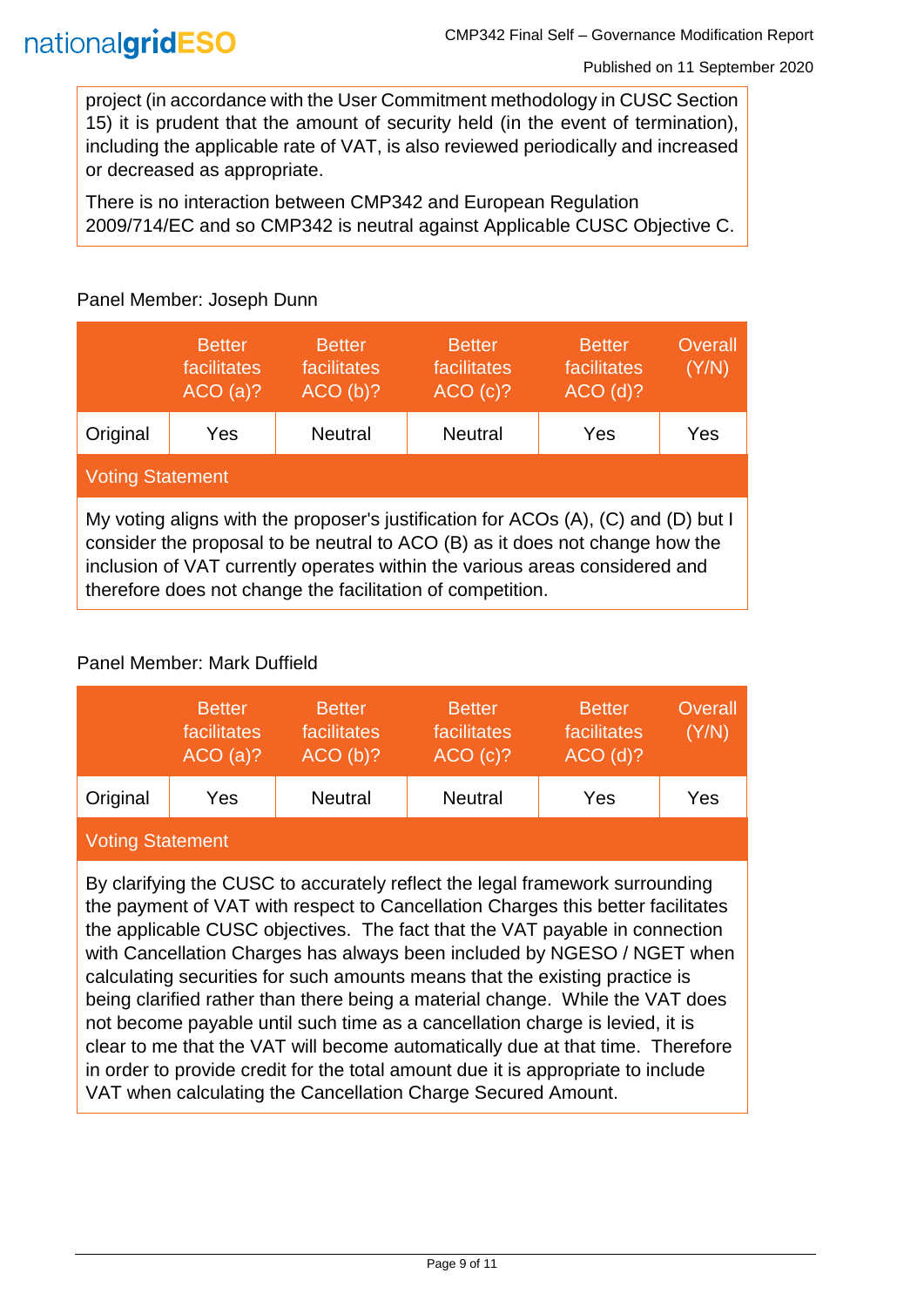

Published on 11 September 2020

### Panel Member: Paul Jones

|                                                                                               | <b>Better</b><br>facilitates<br>ACO(a)? | <b>Better</b><br>facilitates<br>ACO(b)? | <b>Better</b><br>facilitates<br>ACO(c)? | <b>Better</b><br>facilitates<br>$ACO$ (d)? | Overall<br>(Y/N) |
|-----------------------------------------------------------------------------------------------|-----------------------------------------|-----------------------------------------|-----------------------------------------|--------------------------------------------|------------------|
| Original                                                                                      | Yes                                     | <b>Neutral</b>                          | <b>Neutral</b>                          | Yes                                        | Yes              |
| <b>Voting Statement</b>                                                                       |                                         |                                         |                                         |                                            |                  |
| Clarification of process with respect to VAT helps improve efficiency of the<br>arrangements. |                                         |                                         |                                         |                                            |                  |

### Panel Member: Paul Mott

|                                                                                                                                                                                                                                                                                                                                                                                                                                                                                                                                                                  | <b>Better</b><br>facilitates<br>ACO(a)? | <b>Better</b><br>facilitates<br>ACO(b)? | <b>Better</b><br>facilitates<br>ACO(c)? | <b>Better</b><br>facilitates<br>$ACO$ (d)? | Overall<br>(Y/N) |
|------------------------------------------------------------------------------------------------------------------------------------------------------------------------------------------------------------------------------------------------------------------------------------------------------------------------------------------------------------------------------------------------------------------------------------------------------------------------------------------------------------------------------------------------------------------|-----------------------------------------|-----------------------------------------|-----------------------------------------|--------------------------------------------|------------------|
| Original                                                                                                                                                                                                                                                                                                                                                                                                                                                                                                                                                         | No.                                     | No.                                     | <b>Neutral</b>                          | <b>Neutral</b>                             | No               |
| <b>Voting Statement</b>                                                                                                                                                                                                                                                                                                                                                                                                                                                                                                                                          |                                         |                                         |                                         |                                            |                  |
| The question to ask ourselves to help think about this is, if the security is<br>called, who is liable to pay the 20% - ESO, or the party that defaults ? The<br>latter is the answer. In that case we are increasing the security for the benefit<br>of the ESO under the current approach – the ESO doesn't need this protection<br>as it doesn't pay the VAT; we are making parties over-secure; it seems not to<br>be logical. We shouldn't be securitising via ESO for HMRC that they will be<br>paid, as their payment comes from the party, not from ESO. |                                         |                                         |                                         |                                            |                  |

### **Vote 2 – Which option is the best?**

| <b>Panel Member</b> | <b>BEST Option?</b> |
|---------------------|---------------------|
| Andy Pace           | Original            |
| Cem Suleyman        | $n/a$ - Abstained   |
| <b>Garth Graham</b> | Original            |
| <b>Grace March</b>  | Original            |
| Jon Wisdom          | Original            |
| Joseph Dunn         | Original            |